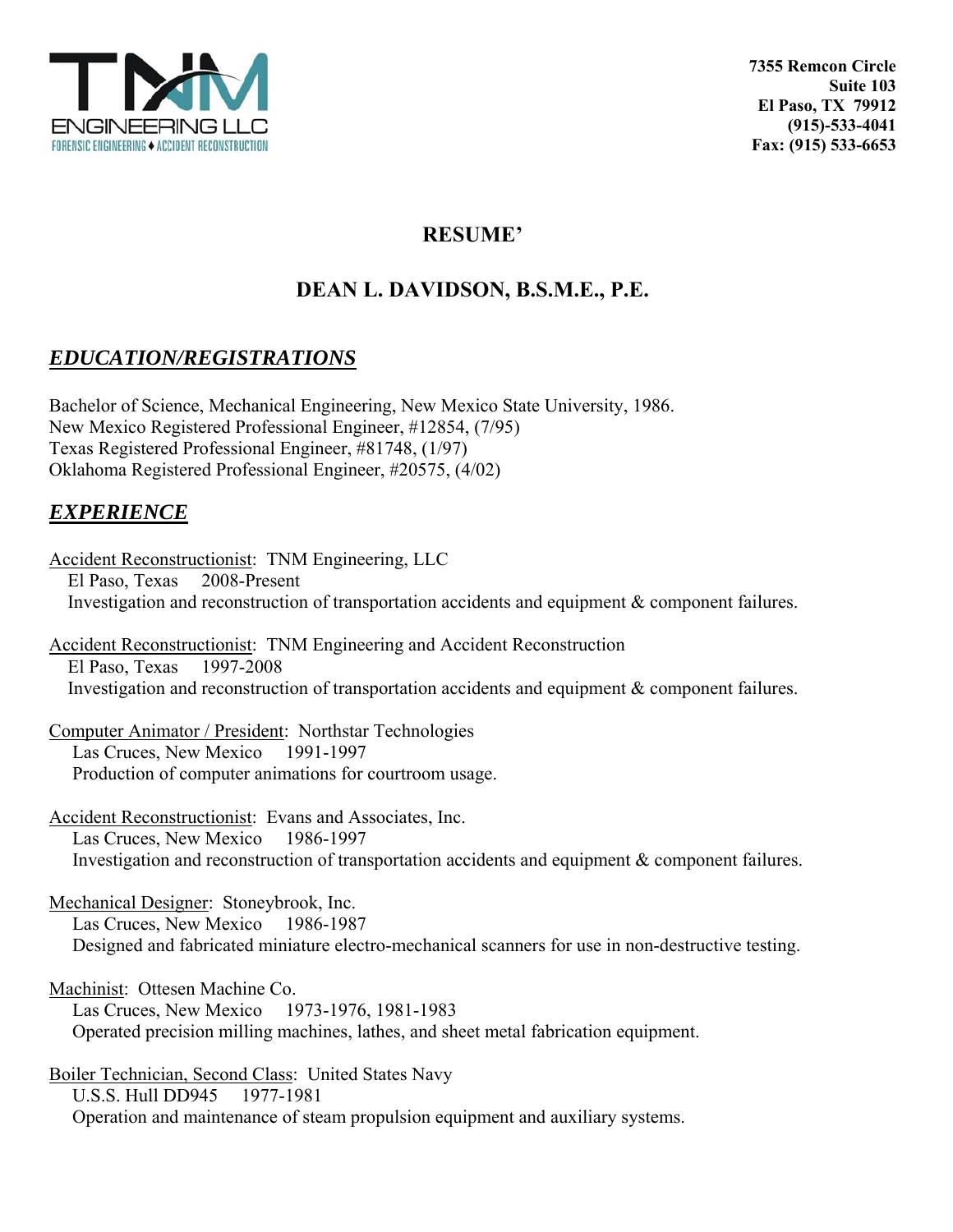### **DEAN L. DAVIDSON** -2- RESUME'

### *PROFESSIONAL SOCIETIES*

American Society of Mechanical Engineers.

Society of Automotive Engineers.

## *SPECIALIZED TRAINING / CONTINUING EDUCATION*

Southwestern Association of Technical Accident Investigators, "Skid Testing" (Car, Motorcycle, Articulated Bus, Fire Truck, Garbage Truck), Phoenix, Arizona, 1987.

Michelin Tire Corporation, "Tire Inspection" seminar, Long Island, New York, 1987.

SAE International Congress and Exposition, "Accident Reconstruction" seminars, Detroit, Michigan, 1987.

Standards Testing Laboratories, "Tire Inspection & Testing" seminar, Akron, Ohio, 1988.

TrukSafe America Risk Management, Inc., "Articulated Vehicle" (Maintenance, Brakes, Driving, Accident Avoidance), Phoenix, Arizona, 1988.

AIP, California Highway Patrol, and Society of Automotive Engineers, "Anti-Lock Brake" course, Sacramento, California, 1988.

Engineering Dynamics Corporation, "EDC Reconstruction" school, Houston, Texas, May 1990.

The Traffic Institute, "Traffic Accident Reconstruction I", Northwestern University, Evanston, Illinois, April 1994.

Michelin Tire Corporation, "Tire and Vehicle Dynamics" course, Nevada Automotive Research Center, Reno, Nevada, September 1995.

IPTM "Commercial Vehicle Accident Investigation", Tempe, Arizona, September 1996.

Texas A&M University, TEEX, "Advanced Commercial Vehicle Inspection and Collision Reconstruction", San Diego, California, September 1998.

Society of Automotive Engineers, "Passenger Car Rollover TOPTEC: Cause & Prevention", San Diego, California, January 1999.

Texas A&M University, TEEX, "Pedestrian and Bicycle Collision Reconstruction", El Paso, Texas, July 2000.

Vetronix, "CDR Training Seminar", Santa Barbara, California, June 2001.

ARC-CSI Crash Conference, Las Vegas, Nevada, June 2003.

IPTM, "Human Factors in Traffic Crash Reconstruction", Jacksonville, Florida, November 2004.

MEA, "PC-Crash Advanced Workshop", Las Vegas, Nevada, March 2005.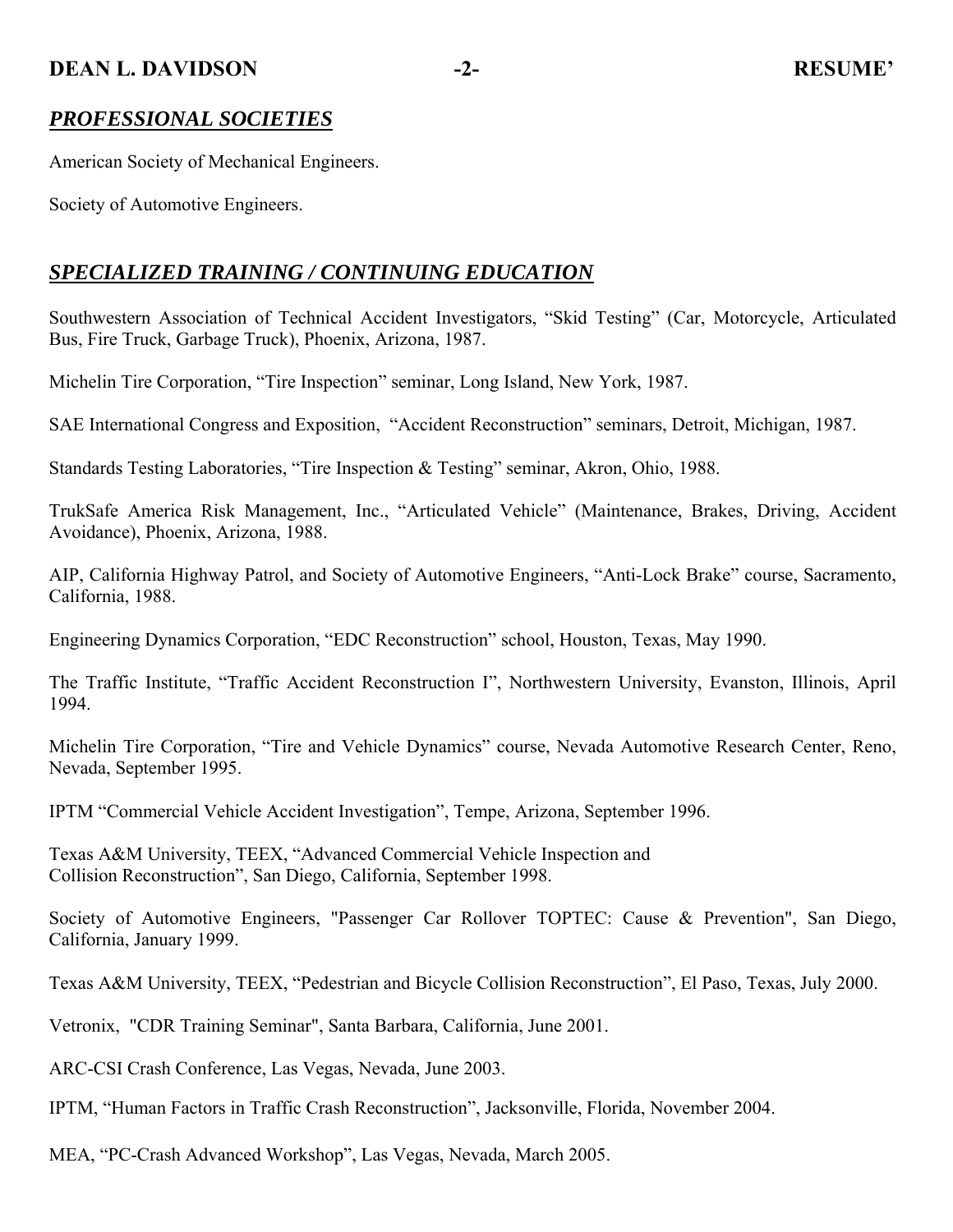#### **DEAN L. DAVIDSON** -3- RESUME'

## *SPECIALIZED TRAINING / CONTINUING EDUCATION: CONTINUED*

Detroit Diesel Training Center, "8876 – DDEC Reports/Data Extraction", Detroit, Michigan, April 2005.

Collision Safety Institute, Jeffery Muttart, "Human Factors: Understanding Driver Response", West Palm Beach, Florida, June 2005.

Cummins Rocky Mountain Training Center, "Insite Version 6 Familiarization", Albuquerque, New Mexico, September 2005.

Wagner Training Institute, "Communication Diagnostics with Cat Electronic Technician", El Paso, Texas, October 2005.

Collision Safety Institute, "CDR Data Analyst Certification Course", North Las Vegas, Nevada, January 2006.

MEA, "Introduction to PC-Crash Workshop", Las Vegas, Nevada, February 2006.

Failure & Damage Analysis, Inc., "Vehicle Fire Engineering Investigation", CD Course, November 2006.

Failure & Damage Analysis, Inc., "Vehicle Accident Engineering Reconstruction", CD Course, November 2006.

SAE, "Highway Vehicle Event Data Recorder Symposium: 2007 Update", Washington, D.C., September 2007.

Failure & Damage Analysis, Inc., "Forensic Engineering, Part 1", DVD Course, December 2008.

Bendix Spicer Foundation Brakes, LLC, "Bendix Air Brake Introductory Class", Ocean City, MD,October 2009.

NAPARS Combined Annual Conference, "Heavy Vehicle Crash Reconstruction", Ocean City, MD, October 2009.

University of Tulsa, CESE, "How to Interpret Commercial Vehicle Event Data Recorders". Tulsa, OK, February 2010.

SAE, "Accessing and Interpreting Heavy Vehicle Event Data Recorders", Charlotte, NC, May 2011

Collision Safety Institute, "CDR Data Analyst Certification Course", Arlington, TX, April 2012.

Faro, "Faro Laser Scanner", El Paso, TX, February 2013

Autodesk University, Las Vegas, NV, December 2013

ARAS360, "ARAS 360 HD Advanced Computer Diagramming and Animation for Incident Reconstruction", Virtual Training, August 2014

Vericom, "Acceleration and Vericom Computer Familiarization for Traffic Accident Investigation", Minneapolis, MN, September 2014

Faro/ARAS360, "FARO Reality for Crash Reconstruction", Virtual Training, May 2015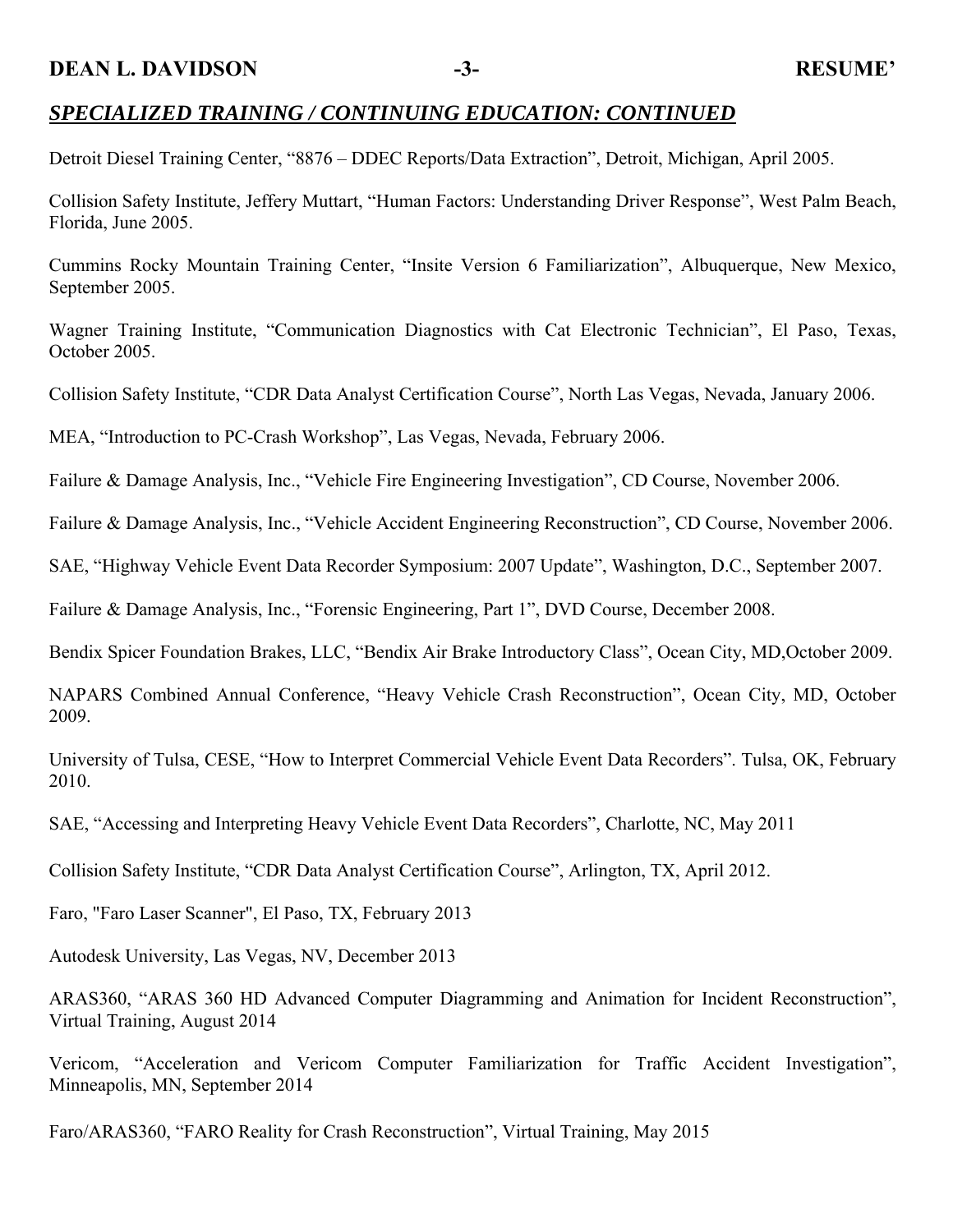**DEAN L. DAVIDSON** -4- **RESUME'** 

## *SPECIALIZED TRAINING / CONTINUING EDUCATION: CONTINUED*

Crash Data specialists, LLC, "CDR Analysis and Applications Course", El Paso, TX, October 2015

PC Crash, "Intro to PC Crash", "Vehicle Controls", "Looking at the Results", Virtual Training, November 2015

SunCam, "Horizontal Curve Design to Prevent the Rollover of Heavy Trucks", Online Course, February 2016

SunCam, "Intersection Safety", Online Course, February 2016

SunCam, "Traffic Control Plans", Online Course, February 2016

SAE, "Accessing and Interpreting Heavy Vehicle Event Data Recorders", Oxnard, CA, October 2016

ARC-CSI Crash Conference, Las Vegas, Nevada, June 2017

SAE, "Applying Automotive EDR Data to Traffic Crash Reconstruction", Troy, MI, December 2018

## *LECTURER*

"Advanced Accident Reconstruction", for State of New Mexico employees, 1990. Taught advanced topics to New Mexico State Police, Farmington City Police, Albuquerque City Police, Santa Fe City Police, Las Cruces City Police, and the New Mexico State Highway & Transportation Department.

"Automobile Accident Reconstruction - Special Topics", continuing education seminar, 1997 West Texas Arson/Fraud Seminar, State Farm Insurance Company, Midland, Texas, 1997.

"Automobile Accident Reconstruction - Special Topics", continuing education seminar, State Farm Insurance Company, El Paso, Texas, February 1998.

"Insurance Industry Litigation Seminar", El Paso, Texas, April 1998.

"Automobile Accident Reconstruction - Special Topics", continuing education seminar, Allstate Insurance Company, El Paso, Texas, June 1998.

"Automobile Accident Reconstruction - Special Topics", continuing education seminar, Allstate Insurance Company, El Paso, Texas, October 1999.

"Automobile Accident Reconstruction - Special Topics", continuing education seminar, Allstate Insurance Company, Midland, Texas, November 1999.

"Automobile Accident Reconstruction - Special Topics", continuing education seminar, SW Electric Claims Exchange Conference, Sponsored by El Paso Electric Co., El Paso, Texas, June 2000

"Automobile Accident Reconstruction – Reconstruction Techniques & Special Topics", continuing education seminar, State Farm Insurance Company, El Paso, TX, June 2000.